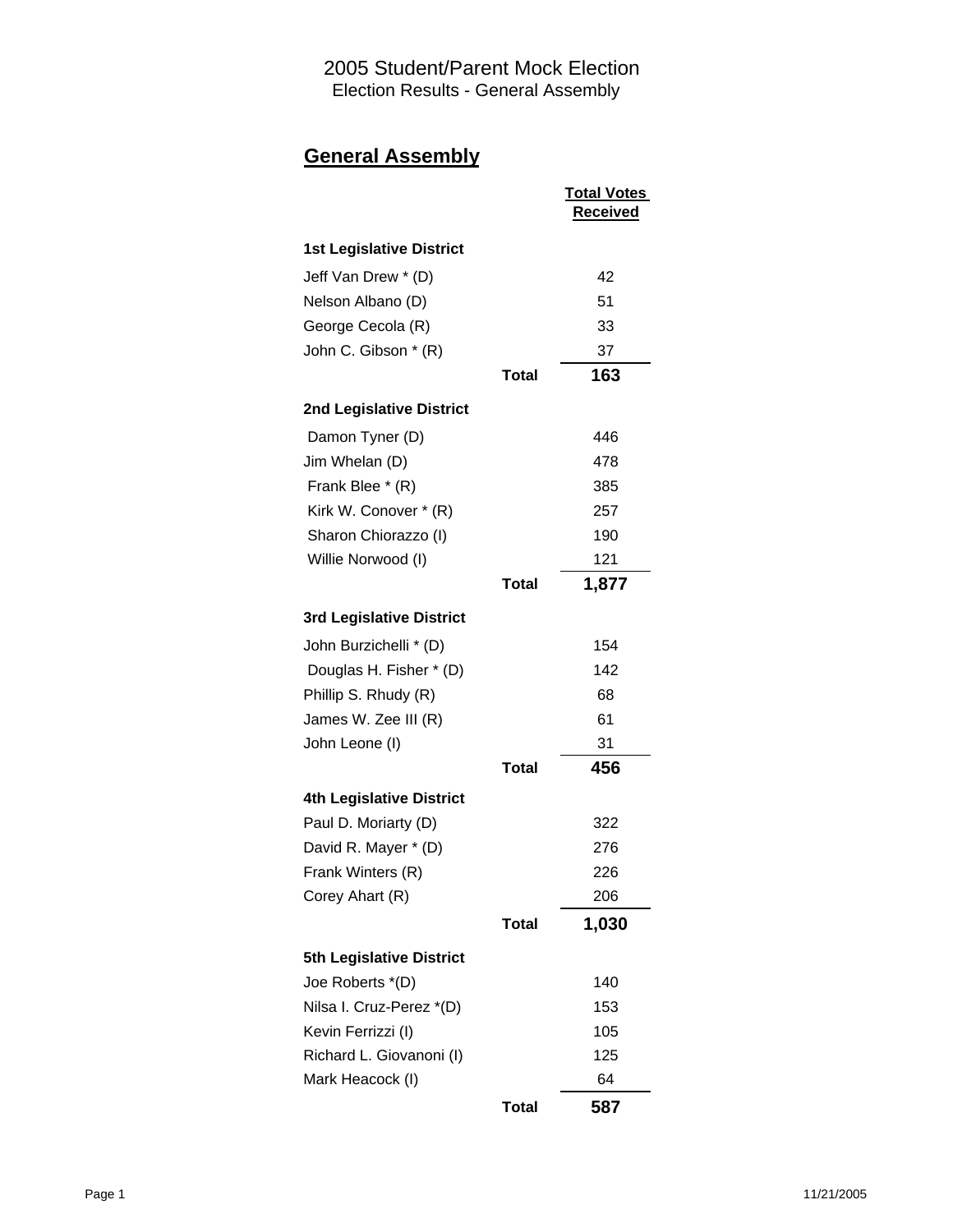| Louis D. Greenwald * (D)         |              | 2     |
|----------------------------------|--------------|-------|
| Pamela Rosen Lampitt (D)         |              | 4     |
| Marc Fleischner (R)              |              | 2     |
| JoAnn R. Gurenlian (R)           |              | 3     |
|                                  | Total        | 11    |
| <b>7th Legislative District</b>  |              |       |
| Herb Conaway * (D)               |              | 435   |
| Jack Conners * (D)               |              | 422   |
| Joe Donnelly (R)                 |              | 346   |
| Mike Savala (R)                  |              | 343   |
|                                  | Total        | 1,546 |
| 8th Legislative District         |              |       |
| Donald G. Hartman (D)            |              | 30    |
| Sandy Weinstein (D)              |              | 11    |
| Francis L. Bodine * (R)          |              |       |
| Larry Chatzidakis * (R)          |              |       |
| John J. White (I)                |              | 10    |
|                                  | <b>Total</b> | 51    |
| 9th Legislative District         |              |       |
| Dolores J. Coulter (D)           |              | 516   |
| James Den Uyl (D)                |              | 427   |
| Christopher J. Connors *(R)      |              | 535   |
| Brian E. Rumpf * (R)             |              | 552   |
|                                  | Total        | 2,030 |
| 10th Legislative District        |              |       |
| Lawrence Jones (D)               |              | 456   |
| Joni Jones (D)                   |              | 609   |
| David W. Wolfe * (R)             |              | 885   |
| Jim Holzapfel * (R)              |              | 635   |
| Scott Baier (I)                  |              | 305   |
|                                  | <b>Total</b> | 2,890 |
| <b>11th Legislative District</b> |              |       |
| Matt Doherty (D)                 |              | 287   |
| Jim Reilly (D)                   |              | 275   |
| Steve Corodemus * (R)            |              | 279   |
| Sean Kean * (R)                  |              | 309   |
|                                  | <b>Total</b> | 1,150 |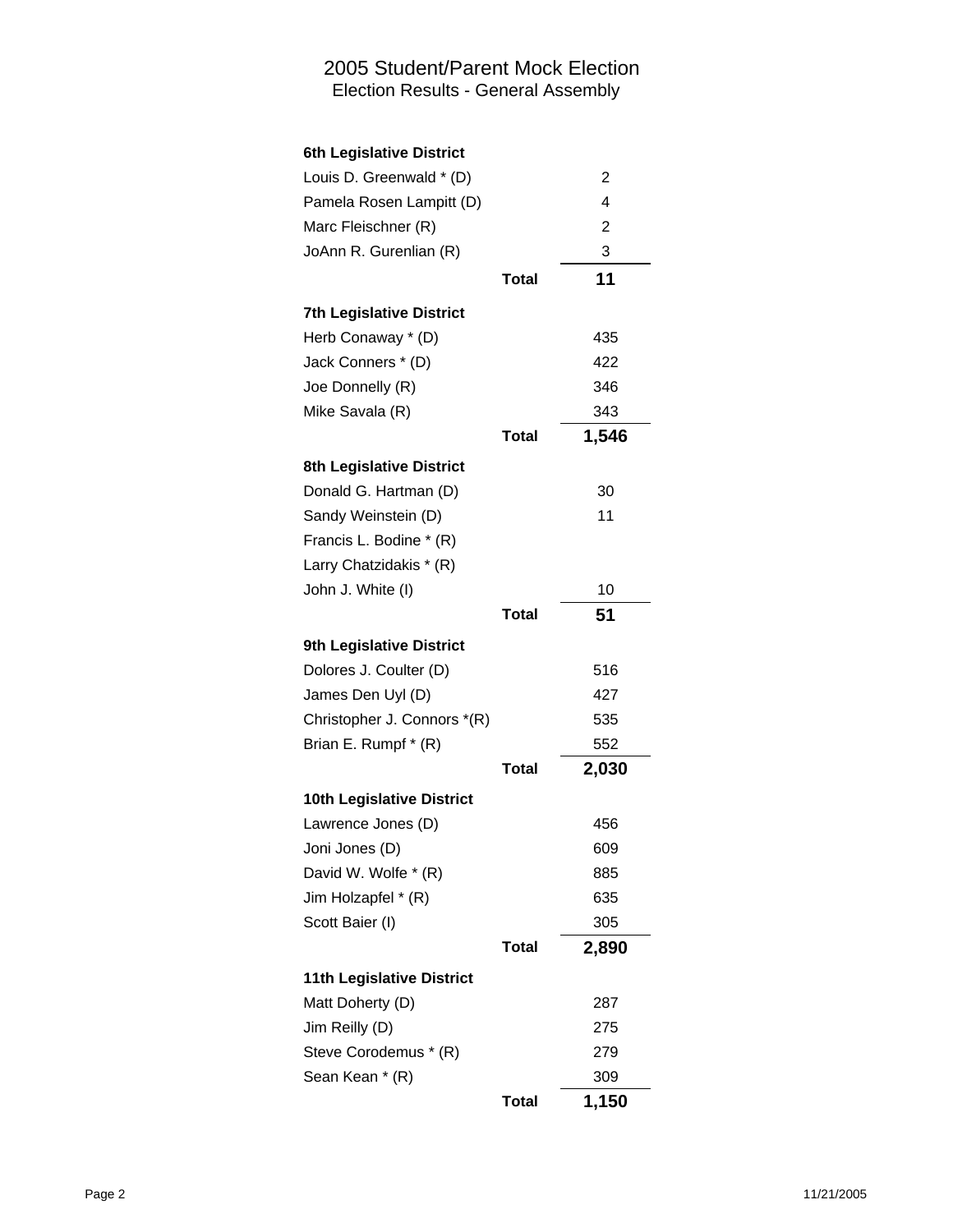| Robert L. Morgan * (D)           |              | 247   |
|----------------------------------|--------------|-------|
| Michael J. Panter * (D)          |              | 242   |
| Declan O'Scanlon Jr. (R)         |              | 205   |
| Jennifer Beck (R)                |              | 218   |
| Judith Stanton (I)               |              | 87    |
| Ann Napolitano (I)               |              | 86    |
|                                  | <b>Total</b> | 1,085 |
| 13th Legislative District        |              |       |
| William E. Flynn (D)             |              | 400   |
| Michael Dasaro (D)               |              | 448   |
| Samuel D. Thompson * (R)         |              | 451   |
| Amy Handlin (R)                  |              | 465   |
| Greg Orr (I)                     |              | 302   |
| Mike Hall (I)                    |              | 384   |
|                                  | <b>Total</b> | 2,450 |
| <b>14th Legislative District</b> |              |       |
| Linda R. Greenstein * (D)        |              | 112   |
| Daniel R. Benson (D)             |              | 85    |
| Bill Baroni * (R)                |              | 144   |
| Michael D. Paquette (R)          |              | 118   |
| Jason M. Scheurer (I)            |              | 53    |
| William Hunsicker (I)            |              | 43    |
|                                  | <b>Total</b> | 555   |
| <b>15th Legislative District</b> |              |       |
| Reed Gusciora * (D)              |              | 299   |
| Bonnie Watson Coleman * (D)      |              | 435   |
| Robert McCready (R)              |              | 217   |
| Thomas Mavis (R)                 |              | 144   |
|                                  | Total        | 1,095 |
| <b>16th Legislative District</b> |              |       |
| Michael Goldberg (D)             |              | 440   |
| Charles Eader (D)                |              | 287   |
| Christopher "Kip" Bateman * (R)  |              | 478   |
| Pete Biondi * (R)                |              | 351   |
|                                  | <b>Total</b> | 1,556 |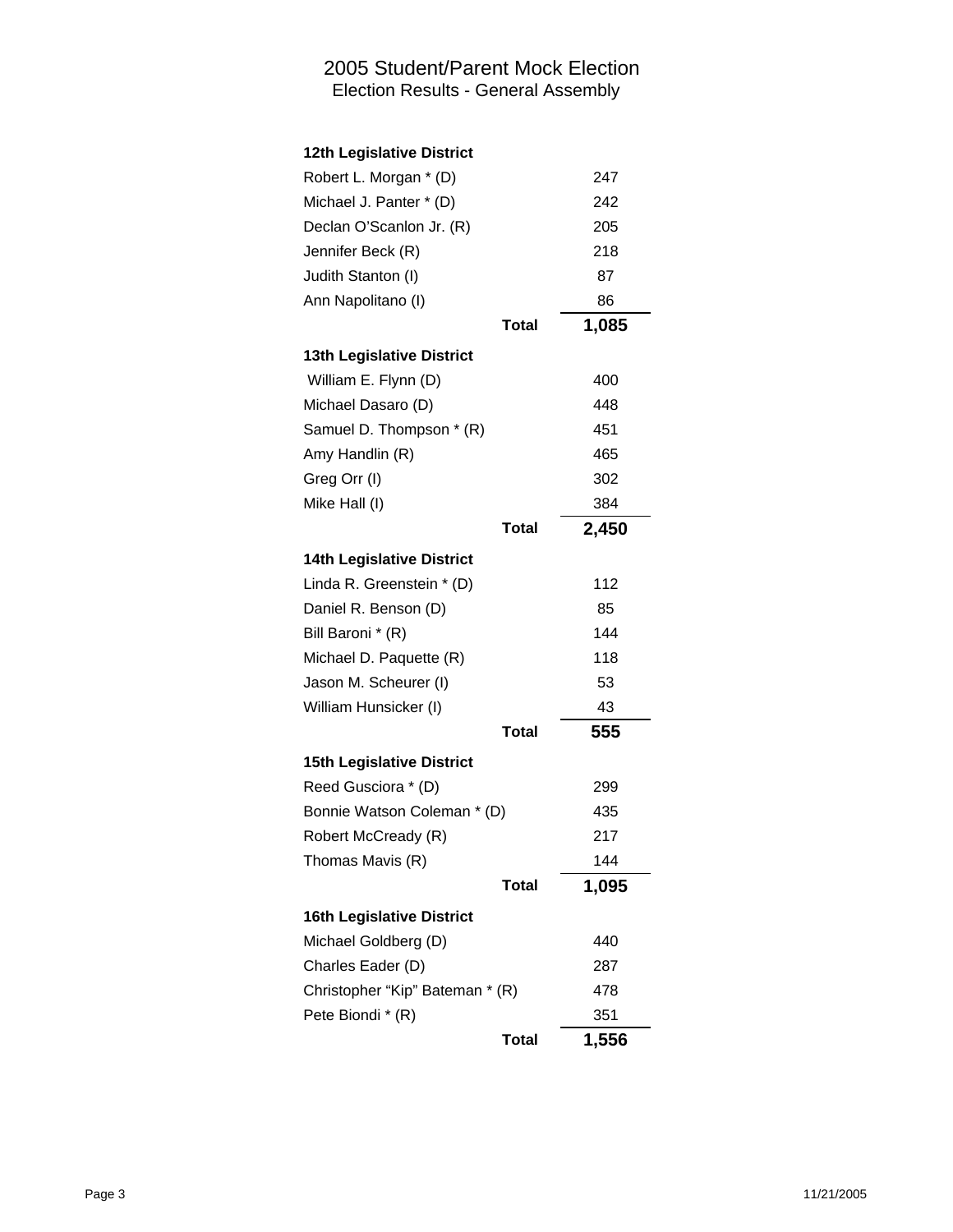| Upendra J. Chivukula * (D)       |              | 126   |
|----------------------------------|--------------|-------|
| Joseph V. Egan * (D)             |              | 261   |
| Catherine J. Barrier (R)         |              | 166   |
| Charles Edwards (R)              |              | 123   |
|                                  | <b>Total</b> | 676   |
| <b>18th Legislative District</b> |              |       |
| Peter J. Barnes Jr * (D)         |              | 268   |
| Patrick J. Diegnan Jr * (D)      |              | 297   |
| Daniel Epstein (R)               |              | 239   |
| Dhiraj Thareja (R)               |              | 179   |
|                                  | <b>Total</b> | 983   |
| 19th Legislative District        |              |       |
| John S. Wisniewski * (D)         |              | 1389  |
| Joseph Vas * (D)                 |              | 1697  |
| David J. Longenhagen (R)         |              | 925   |
| Reyes Ortega (R)                 |              | 1094  |
|                                  | Total        | 5,105 |
| 20th Legislative District        |              |       |
| Neil M. Cohen * (D)              |              | 696   |
| Joseph Cryan * (D)               |              | 718   |
|                                  | <b>Total</b> | 1,414 |
| <b>21st Legislative District</b> |              |       |
| Steven Merman (D)                |              | 66    |
|                                  |              | 72    |
| Bruce Bergen (D)                 |              |       |
| Eric Munoz * (R)                 |              | 46    |
| Jon Bramnick * (R)               |              | 45    |
|                                  | <b>Total</b> | 229   |
| 22nd Legislative District        |              |       |
| Linda Stender * (D)              |              | 499   |
| Jerry Green * (D)                |              | 463   |
| Nancy Malool (R)                 |              | 359   |
| Elyse Bochicchio-Medved (R)      |              | 354   |
|                                  | <b>Total</b> | 1,675 |
| 23rd Legislative District        |              |       |
| Janice L. Kovach (D)             |              | 150   |
| Scott McDonald (D)               |              | 284   |
| Michael J. Doherty * (R)         |              | 296   |
| Marcia A. Karrow (R)             |              | 215   |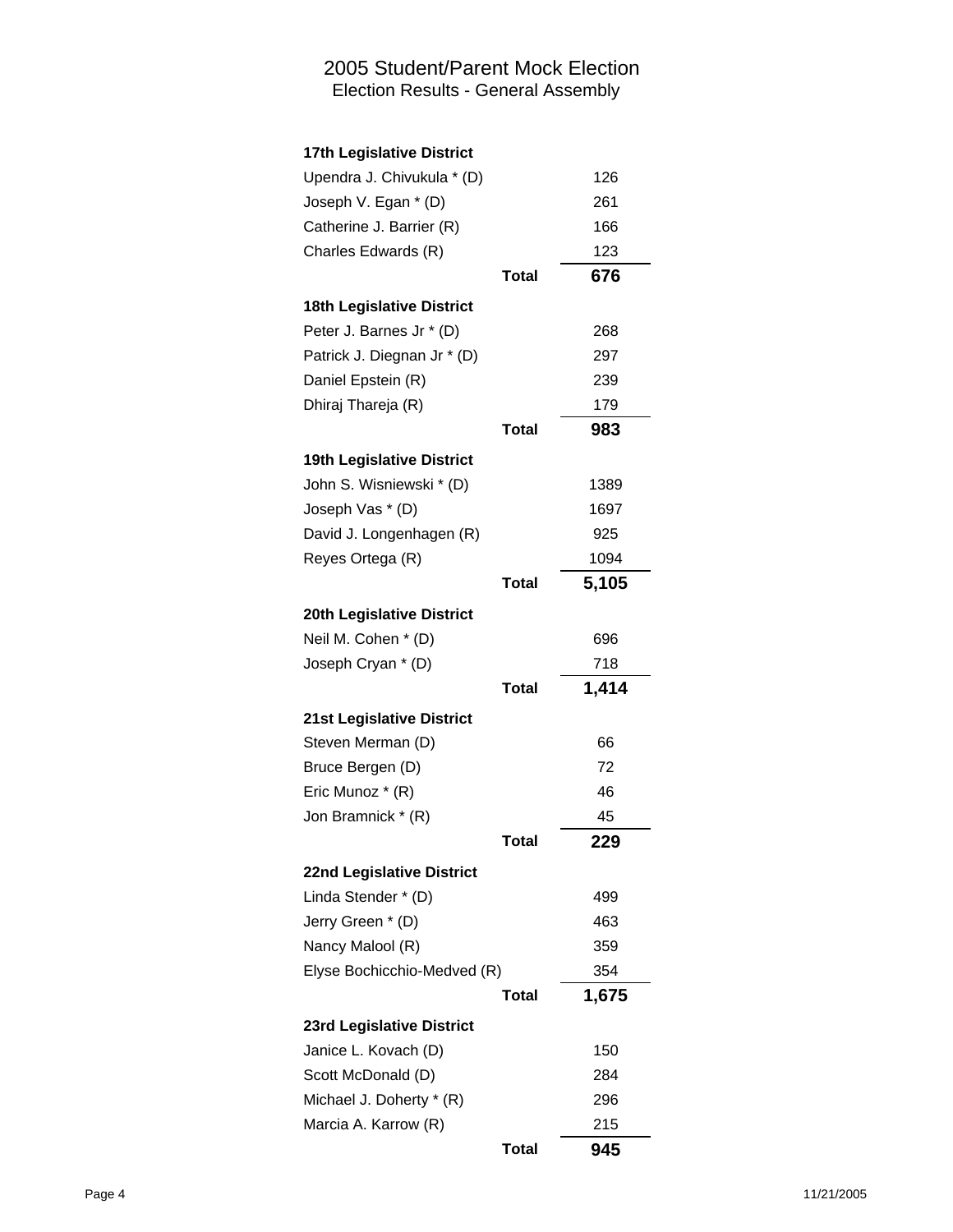| Thomas B. Boyle (D)         |              | 163   |
|-----------------------------|--------------|-------|
| Brian S. Murphy (D)         |              | 136   |
| Guy R. Gregg * (R)          |              | 152   |
| Alison Littell McHose * (R) |              | 191   |
|                             | <b>Total</b> | 642   |
| 25th Legislative District   |              |       |
| Thomas Jackson (D)          |              | 54    |
| Janice Schindler (D)        |              | 58    |
| Michael P. Carroll * (R)    |              | 50    |
| Richard A. Merkt * (R)      |              | 53    |
|                             | <b>Total</b> | 215   |
| 26th Legislative District   |              |       |
| Avery Hart (D)              |              | 418   |
| Kathleen Lynch-McCabe (D)   |              | 504   |
| Alex DeCroce * (R)          |              | 402   |
| Joe Pennacchio * (R)        |              | 462   |
| Anthony Pio Costa (I)       |              | 341   |
| Kenneth Kaplan (I)          |              | 185   |
|                             | <b>Total</b> | 2,312 |
| 27th Legislative District   |              |       |
| Mims Hackett Jr. * (D)      |              | 779   |
| John F. McKeon * (D)        |              | 1498  |
| Charles A. Rosen (R)        |              | 471   |
| Michael J. Rizzo (R)        |              | 482   |
|                             | <b>Total</b> | 3,230 |
| 28th Legislative District   |              |       |
| Donald Tucker * (D)         |              | 151   |
| Craig A. Stanley * (D)      |              | 138   |
| Barbara Dennis (R)          |              | 31    |
| Ana Pizutelli (R)           |              | 38    |
| Michael Otega (I)           |              | 22    |
|                             | <b>Total</b> | 380   |
| 29th Legislative District   |              |       |
| Wilfredo Caraballo * (D)    |              | 162   |
| William D. Payne * (D)      |              | 259   |
| Joanne Miller (R)           |              | 179   |
| Elaine L. Guarino (R)       |              | 176   |
|                             | Total        | 776   |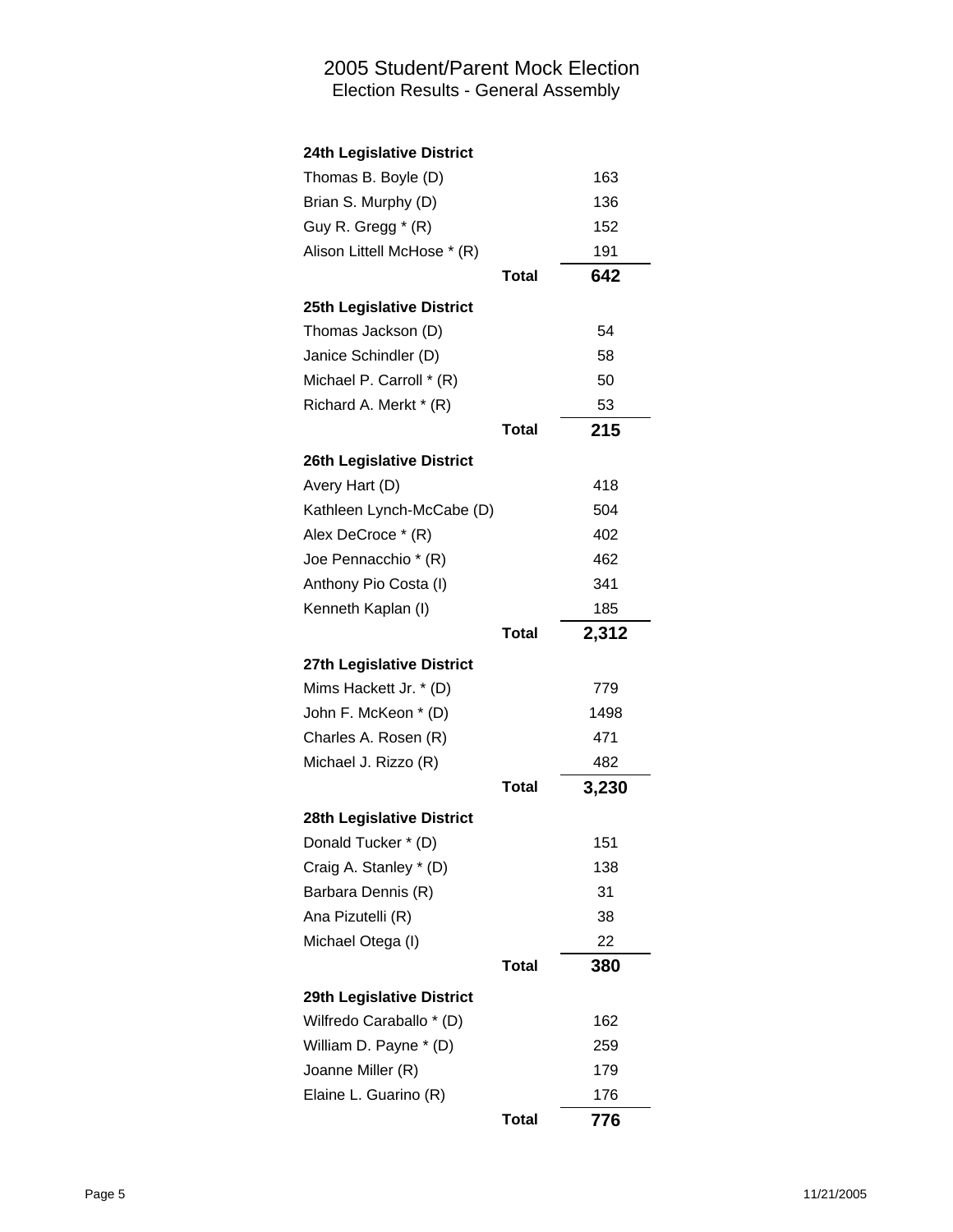| Jeffrey Williamson (D)           |              | 134   |
|----------------------------------|--------------|-------|
| Marvin Krakower (D)              |              | 114   |
| Joseph R. Malone III * (R)       |              | 133   |
| Ronald S. Dancer * (R)           |              | 141   |
|                                  | <b>Total</b> | 522   |
| <b>31st Legislative District</b> |              |       |
| Louis M. Manzo * (D)             |              | 224   |
| Charles T. Epps Jr (D)           |              | 174   |
| Rita A. Howard (D)               |              | 122   |
| Andrew Wirtz (D)                 |              | 85    |
|                                  | Total        | 605   |
| <b>32nd Legislative District</b> |              |       |
| Joan Quigley * (D)               |              | 149   |
| Vincent Prieto * (D)             |              | 166   |
| Kenneth C. Marano (R)            |              | 114   |
| Edward O'Neill (R)               |              | 123   |
|                                  | <b>Total</b> | 552   |
| 33rd Legislative District        |              |       |
| Albio Sires * (D)                |              | 96    |
| Brian P. Stack * (D)             |              | 94    |
| Alejandria Rodriguez (R)         |              | 80    |
| Richard Valdes (R)               |              | 65    |
| Christopher Mango (I)            |              | 72    |
|                                  | <b>Total</b> | 407   |
| <b>34th Legislative District</b> |              |       |
| Sheila Y. Oliver * (D)           |              | 1932  |
| Thomas P. Giblin (D)             |              | 1889  |
|                                  | Total        | 3,821 |
| 35th Legislative District        |              |       |
| Nellie Pou * (D)                 |              | 1494  |
| Alfred Steele * (D)              |              | 1483  |
| Rinaldo M. D'Argenio (R)         |              | 523   |
| Deborah Shortway (R)             |              | 511   |
| Louis Jasikoff (I)               |              | 475   |
|                                  | <b>Total</b> | 4,486 |